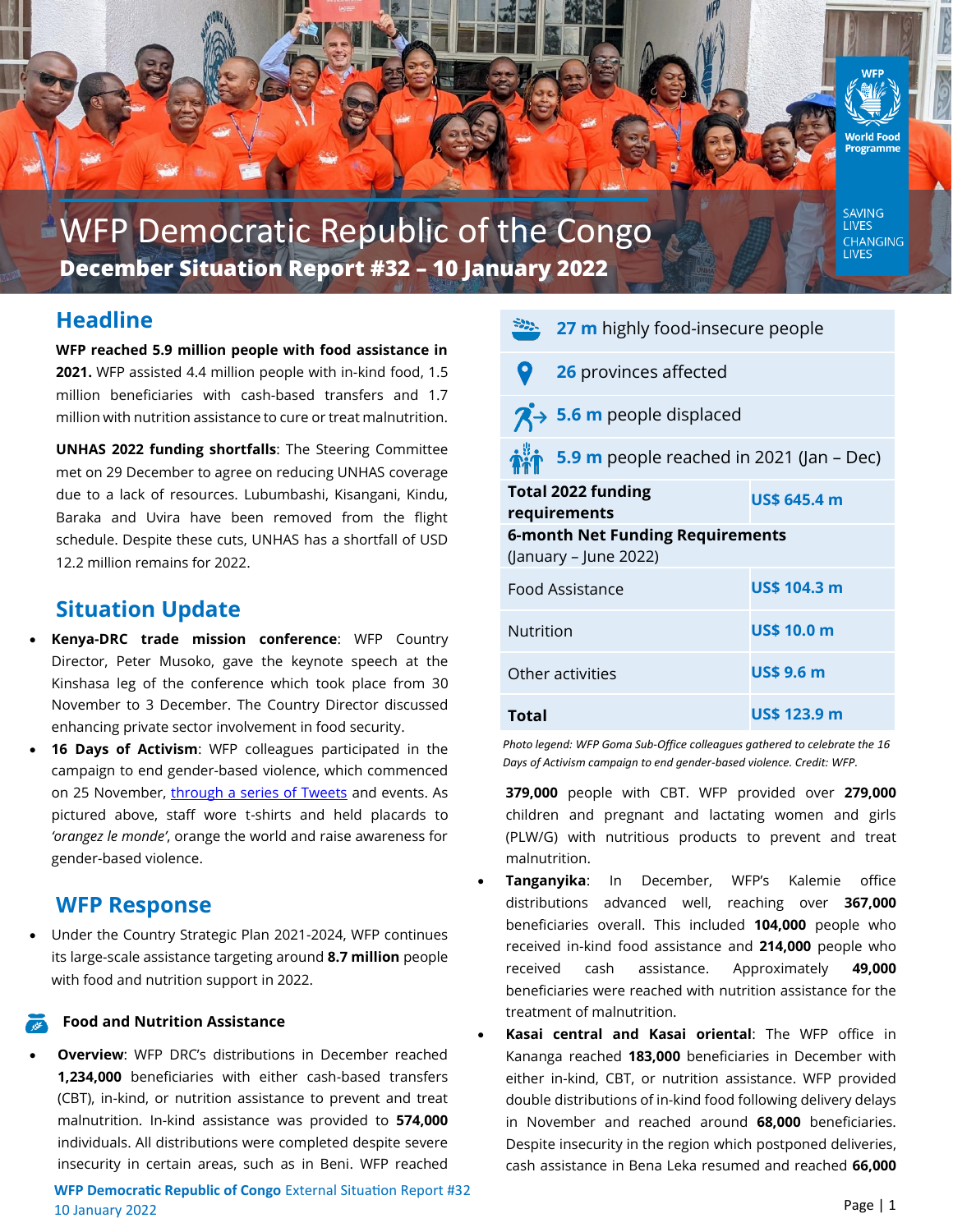people. WFP assisted **49,000** children and PLW/G with malnutrition treatment and prevention activities.

- **Kasai**: In December, WFP's Tshikapa office assisted **110,000**  people. In-kind distributions were completed successfully, reaching over **20,000** conflict-affected people in the Banga Lubaka health zone. CBT distributions were completed in November and will resume in January. Specialized nutritious foods for the prevention and treatment of malnutrition were distributed to **89,000** children and PLW/G.
- **Ituri**: WFP assisted **212,000** beneficiaries in Ituri during the reporting period. WFP distributed in-kind food assistance to **157,000** vulnerable people, notably **47,000** internally displaced people in Rhooe and Djugu. WFP distributed cash assistance to around **51,000** internally displaced people and refugees in December. About **4,000** children and PLW/G received malnutrition treatment assistance. Nutrition activities in Drodro, Lita, Mwanga and Rwampara were postponed due to insecurity.
- **North Kivu**: The WFP Goma Office reached an estimated **138,000** people through in-kind food distributions, CBT, or nutrition activities for malnutrition treatment in December. Despite severe security constraints and new security measures imposed by authorities in parts of Beni territory, in-kind distributions were completed, reaching **100,000** beneficiaries. Cash transfers assisted over **15,000** people. About **22,000** children and PLW/G received nutritious supplies to treat malnutrition.
- **South Kivu:** In December, the Bukavu office reached **221,000** people. This includes **124,000** displaced people, returnees and host families who received in-kind food assistance comprising of a half ration without cereals due to the delayed arrival of products. WFP provided cash assistance to **51,000** beneficiaries in the region this month. Malnutrition treatment products were provided to **40,000**  children and PLW/G. Malnutrition prevention activities recovered very well from postponements in November, reaching **25,000** beneficiaries.
- **Refugee assistance**: The Gbadolite office delivered double cash distributions for November and December to **56,000** beneficiaries in four refugee camps in the Ubangis on 17 December. An additional double distribution for Central African refugees and host populations in Yakoma territory for over **5,000** beneficiaries was achieved. Double distributions every two months are conducted to minimise contact in response to the COVID-19 pandemic.

#### **Supply Chain**

• **Access**: Poor road conditions, worsened by heavy rains, are considerably affecting WFP ability to deliver food to distribution sites and health centres throughout the country. In December, the temporary closure of the RN1 (due to the collapse of the road) halted all movement on the RN1 for a few days. This road, linking Kinshasa to Tshikapa, is the main supply road to the Kasais. Alternative supply options via river and rail have been tested by WFP in the past, but they add two to three months to the journey, hence are not a viable option for reliable supply to Kasai operations. Similarly, deliveries to the WFP warehouse in Bunia were disrupted by an overturned Tanzanian truck (due to poor road conditions) on the RN27 – the main road linking the border crossing in Mahagi to Bunia. At the same time, the 200km road stretch from Beni to Bunia remained blocked due to insecurity and road attacks for several weeks, impeding deliveries to Bunia. Convoys were subsequently organised by WFP to resume food transport operations.

- **Western Corridor/Matadi**: Following lengthy discussions with *Office Congolais de Contrôle* (OCC), the 105 containers of corn meal held at Matadi for three months are being cleared and delivered to WFP's warehouse in Kinshasa. So far, 50 containers have reached Kinshasa, of which 12 are awaiting imminent distribution to Tshikapa following a further round of customs clearance.
- **Western Corridor/Pointe Noire**: WFP is establishing a longterm agreement to allow swift multimodal supplies of food to reach DRC through Pointe Noire, via Brazzaville. The Pointe Noire option adds capacity on the supply of international food to the Western DRC, particularly the Kasais, that have been affected by congestion at Matadi Port. The first 2,000 MT shipment of food using this corridor is due to arrive in March 2022.

#### **Clusters and Common Services**

#### **Logistics Cluster (LogCluster)**

- **COVID-19 Response**: LogCluster continues to provide free storage for WHO and the DRC Ministry of Health. Items from Kinshasa to two affected health provisions (Kongo Central and Lomami) were transported by road and air. Cold chain materials were held and transported to support the National Programme of Vaccination.
- **Coordination and Information Management / Geographic Information Systems**: LogCluster DRC's annual [satisfaction survey](https://enketo.moda.wfp.org/single/3492a28c452f6e6db480a3eb4c307232) for 2021 was launched; open until 14 January. Monthly LogCluster meetings continued in Kinshasa, Goma and Bukavu. Logistics information was shared throug[h the portal](https://logcluster.org/ops/drc) and three operational maps were published. Physical access alerts were monitored and shared via [dcr-logs@logcluster.org.](mailto:dcr-logs@logcluster.org)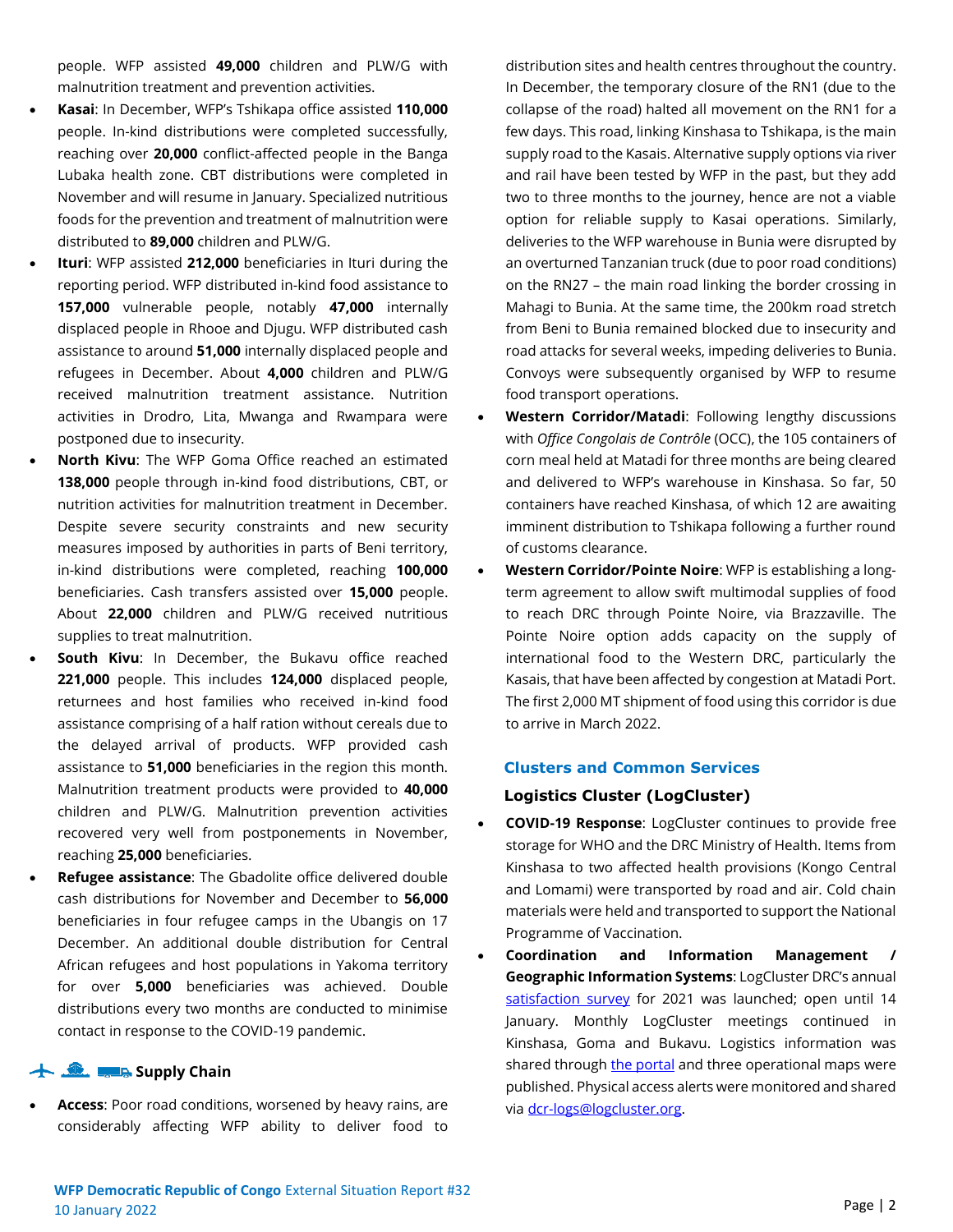**WFP Democratic Republic of Congo** External Situation Report #32 10 January 2022

- **Gaps and Needs exercise in 2021**: The final review of the report is ongoing.
- **Humanitarian Funds**: USD 1 million allocated for logistics projects in Fizi, South Kivu. The first committee meeting will take place on 12 January.

#### **Food Security Cluster (FSC)**

- **Humanitarian Response Plan (HRP) 2022**: The HRP is being finalised. In the absence of in-kind food assistance, crisis- and acute-level food insecurity will persist in 2022. Nearly 27 million people need food and livelihoods assistance, including 6.1 million in extreme emergency (IPC 4) and 20.9 million in crisis (IPC 3). Families unable to meet their food needs will be forced to adopt irreversible measures that undermine local production systems and economies. Assets and purchasing power will be lost, welfare levels will drop, and famine looms.
- **Humanitarian Fund allocation 2021**: Two reserve allocations were launched in December for the Hauts-Plateaux and for pre-positioning inputs. A Strategic Review Committee comprised of cluster members, international and national organisations, and UN agencies will evaluate projects.
- **IPC lessons learned**: A workshop was held on 15 to 17 December for the provincial IPC working groups. Each province presented their regional context, what worked well and what did not during the 20th round of IPC analysis, and their recommendations for future analyses.
- **Cluster members list**: The list was updated based on implementing partners participation in meetings and trainings. The cluster has 92 active members.

#### **Bilateral Services Provision (BSP)**

- **Storage and transport: BSP continues to provide storage** and transport of items to partners.
- **Framework document**: BSP are working on the framework document covering logistics bilateral services for humanitarian actors and government.

### **The UN Humanitarian Air Service**

- The Steering Committee met on 29 December to agree on reducing UNHAS aircrafts, routes and destinations due to a lack of resources. Lubumbashi, Kisangani, Kindu, Baraka and Uvira have been removed from the flight schedule.
- **Funding Shortfall**: Despite the decisions taken by the steering committee to reduce costs for UNHAS, a shortfall of USD 12.2 million remains for 2022.
- In December, UNHAS and ECHO Flight project, managed by

WFP/UNHAS, transported **5,233** passengers and **101 MT** of essential light cargo.

- **Evacuations**: UNHAS conducted **13** medical evacuations out of Roe, Kirumba, Kananga and Impfondo (Republic of Congo).
- UNHAS is facilitating additional rotations on the Bunia-Roe axis following the sudden deterioration of security conditions in Drodro, Ituri. The ECHO helicopter was also temporarily deployed to Buna from 27 December to 4 January to support partners in the province.
- UNHAS supports WFP's High Energy Biscuits distribution in Kipupu, Mikenge and Minembwe. In December, four rotations were conducted to Kipupu (6 MT of cargo), six to Mikenge (10 MT) and seven to Minembwe (10 MT).

#### **Communications**

- **Content missions**: Two missions were completed, despite being impacted by COVID, to Tanganyika covering malnutrition activities.
- **Billboards**: WFP organised displays at locations across Kinshasa asking people what they cook for Christmas.
- **Social media**: WFP posted tweets on the nutritional value of [okra](https://twitter.com/WFPDRC/status/1477680638190919685?s=20) and [the benefits of school feeding.](https://twitter.com/WFPDRC/status/1478622882184015872?s=20)